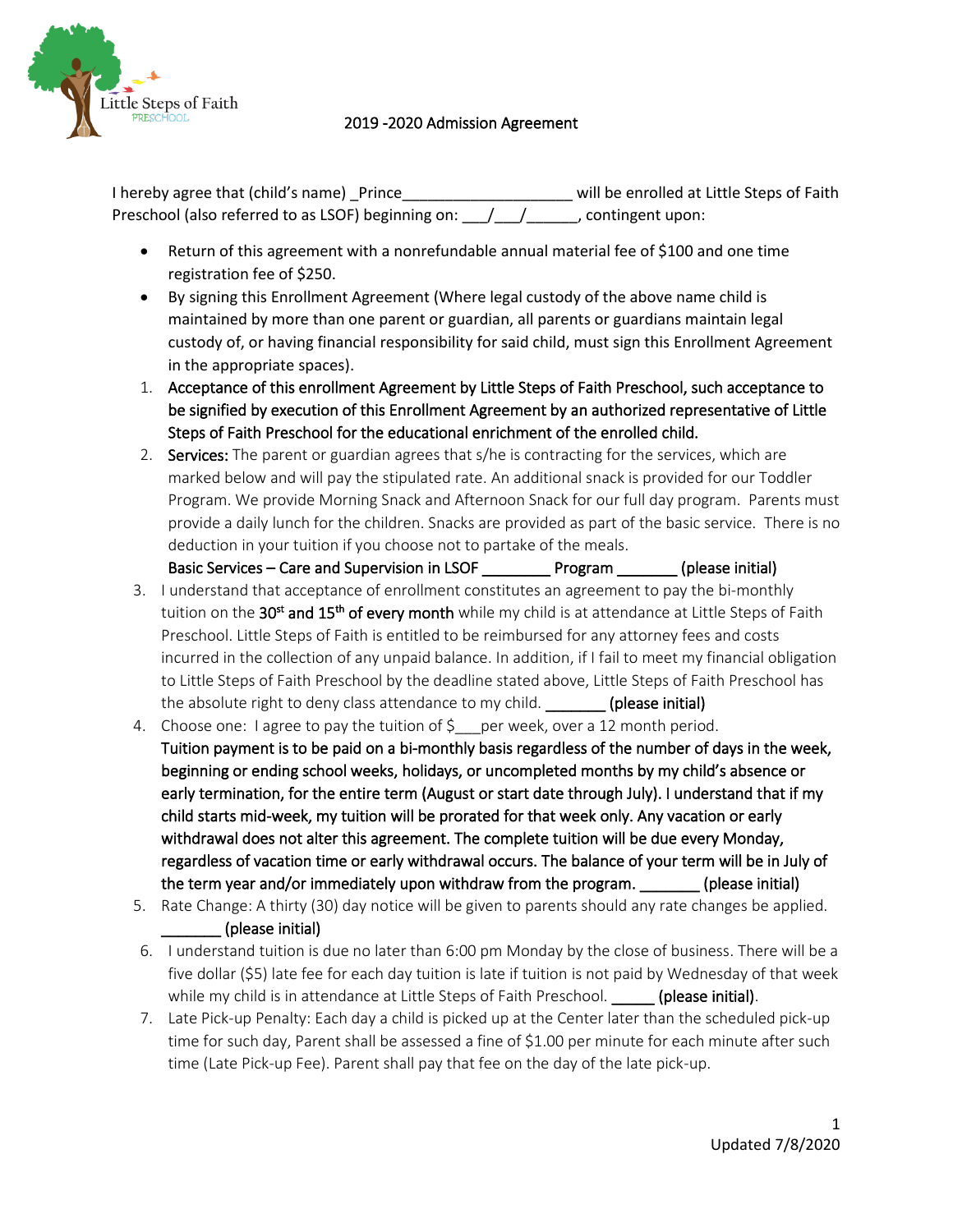

- 8. Absence Policy: Parent shall pay in full to the Center the monthly fee for the child enrolled regardless of whether the child is absent for any reason, including but not limited to illness or vacation. Parent shall notify the Center if child is absent. Parent shall provide the Center with one week notice if child is to be absent for vacation or other planned absence.
- 9. Refund Policy: Little Steps of Faith does not provide refunds
- 10. I understand, that by signing this Agreement, I agree for myself and for my child to abide by all regulations and decisions of Little Steps of Faith Preschool, including but not limited to its bylaws, statements of policy and resolutions of its corporate officers. I understand that Little Steps of Faith Preschool reserves the right to amend the conditions of this Agreement if, in the school discretion, my child's academic and or behavioral situation suggest such action to be in the best interest of the School and /or my child. (please initial).
- 11. In consideration for being permitted to participate in all Preschool activities at Little Steps of Faith Preschool, I hereby waive, release and discharge any and all claims for damage for personal injury, death, or property damage which my child or I may have or which may hereafter accrue to my child or me, as a result of participation in said activities. The release is intended to discharge in advance Little Steps of Faith Preschool (its officers, employees, and agents) from any and all liability arising out of our or connected in any way with my child's or my participation in said activity. It is understood that these activities involve an element of risk and danger of accidents, and knowing those risks, I hereby assume those risk for me and my child. It is further agreed that this waiver, release, and assumption of risk is to be binding on heir and assigns. I agree to indemnify and to hold the above persons or entities free and harmless from any loss, liability, damage cost, or expense which they may incur as a result of my child's or my death or any injury or property damage that my child or I may sustain while participating in said activities. I additionally consent that my child \_\_\_\_\_\_\_\_\_\_\_\_\_\_\_\_\_\_\_\_\_\_\_\_ can participate in Preschool activities and hereby execute the above AGREEMENT, WAIVER, and RELEASE on his/her behalf. I hereby agree to indemnify and hold the persons and entities mentioned above free and harmless from any loss, liability, damage, cost or expense, which they may incur as a result of death or injury or property damage, that said minor may sustain while participating in said activities. (please initial).
- 12. I permit Little Steps of Faith Preschool to use and publish photographs and /or videotapes of me and or/my child for the purpose of presenting recreation activities to the community and to promote Little Steps of Faith Preschool to prospective clients and /or participants. I also give my permission to release such photographs and/or videotapes to the news media in support of the program. \_\_\_\_\_\_ (please initial)
- 13. I understand that I am jointly and severally responsible for my child's tuition and fees as described herein above (please initial)
- 14. This agreement can be terminated by written notice ONLY by an officer of Little Steps of Faith Preschool. **(please initial)**
- 15. I have discussed my child's developmental needs and program placement options with LSOF staff and herby agree to place my child in: (Choose One)
	- a. LSOF Preschool program (please initial)
	- b. LSOF Toddler program \_\_\_\_\_(please initial)